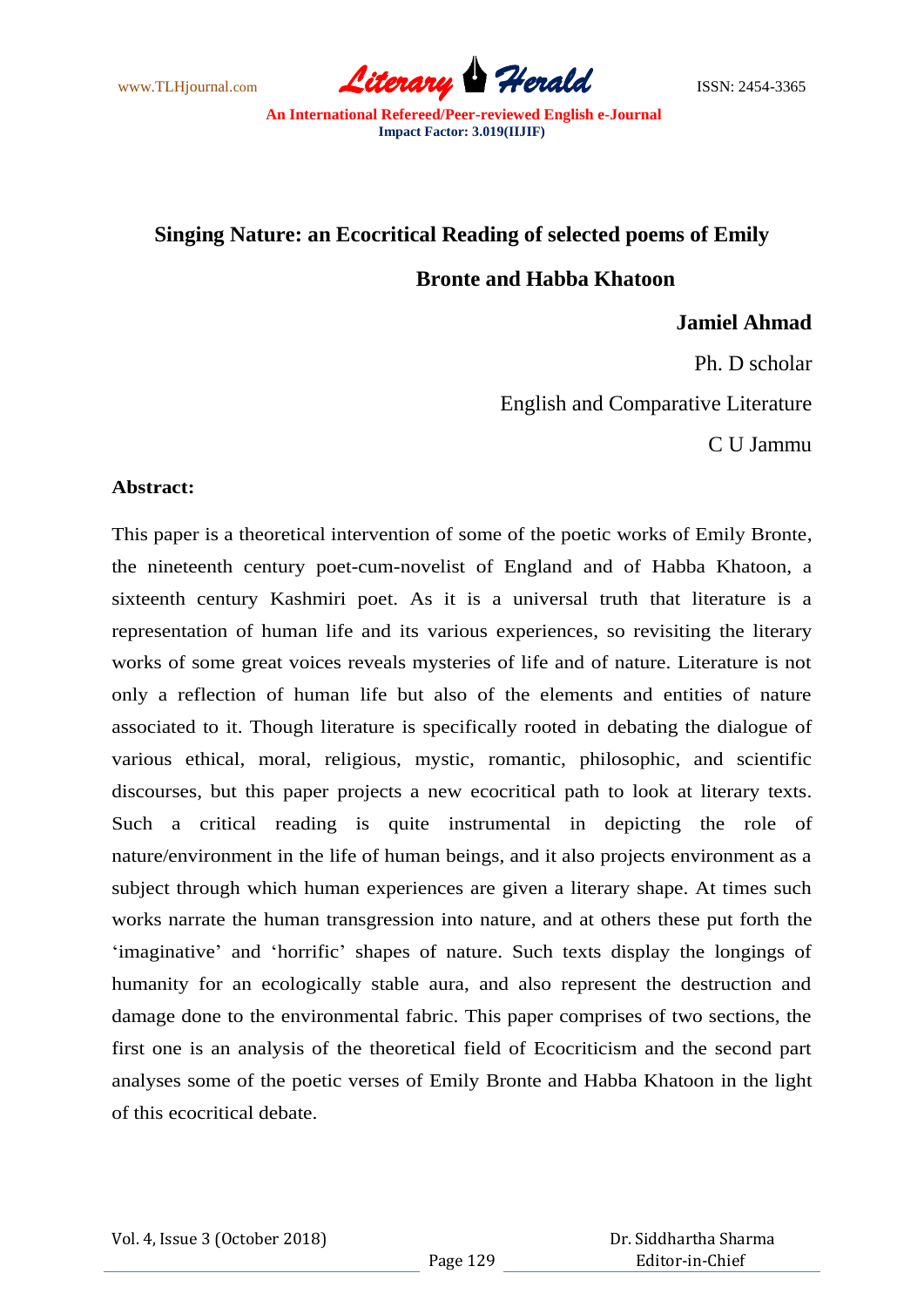www.TLHjournal.com *Literary Herald*ISSN: 2454-3365

### **I**

Defining, classifying, analyzing, interpreting and evaluating works of literature are the contents of the studies which we call Literary Criticism. Having a look on the applied part of Literary Criticism, we come across various schools, for example, Mimetic criticism, Structuralism, Post-structuralisms, Formalism, New Criticism, New Historicism, Psychoanalysis, Post colonialism, Feminism, etc. which represent the multidimensional existence of a literary text. In other words, it can be said that these schools give way to the multiple interpretations of a literary text. Ecocriticism is one such school of thought, which has emerged in the last quarter of the twentieth century.

Ecocriticism joined the elite brands of literary criticism during the 1970s. A portmanteau of two words—‗ecology' and ‗criticism', it deals with the relation between literature and the biological and physical environment around, it frames a critical documentary depicting the human-transgression into nature. It focuses on the importance of environment/atmosphere for human survival and reveals the weakhold, human life is keeping underneath its feet. To achieve, a philosophical seeming, social and political justice for nature, and a nostalgic undercurrent pointing towards a return to the unspoiled nature in order to restore the lost simplicity are the basic remedial mantras in Ecocriticism. It upholds the basic view that in a stable ecology there is an equal importance of all the organic and inorganic components. So, they try to find out a reflection of this in the literature of a culture. What they crave is that there must evolve a stability between nature and the human-being. Here, I want to quote Seager J., an eco-feminist, who says— "earth as a habitat, and home as habitat ought to be cherished. 'Chemicals' and all forms of 'energy' that are life-defeating, lead to sickness on the planet, or in the home, can't be tolerated". The basic strands leading to an ecocritical interpretation of a literary text are as:

• There is an analysis of the 'anthropocentric' ideology of human-beings. How a man tried his dominion over nature and what is the impact.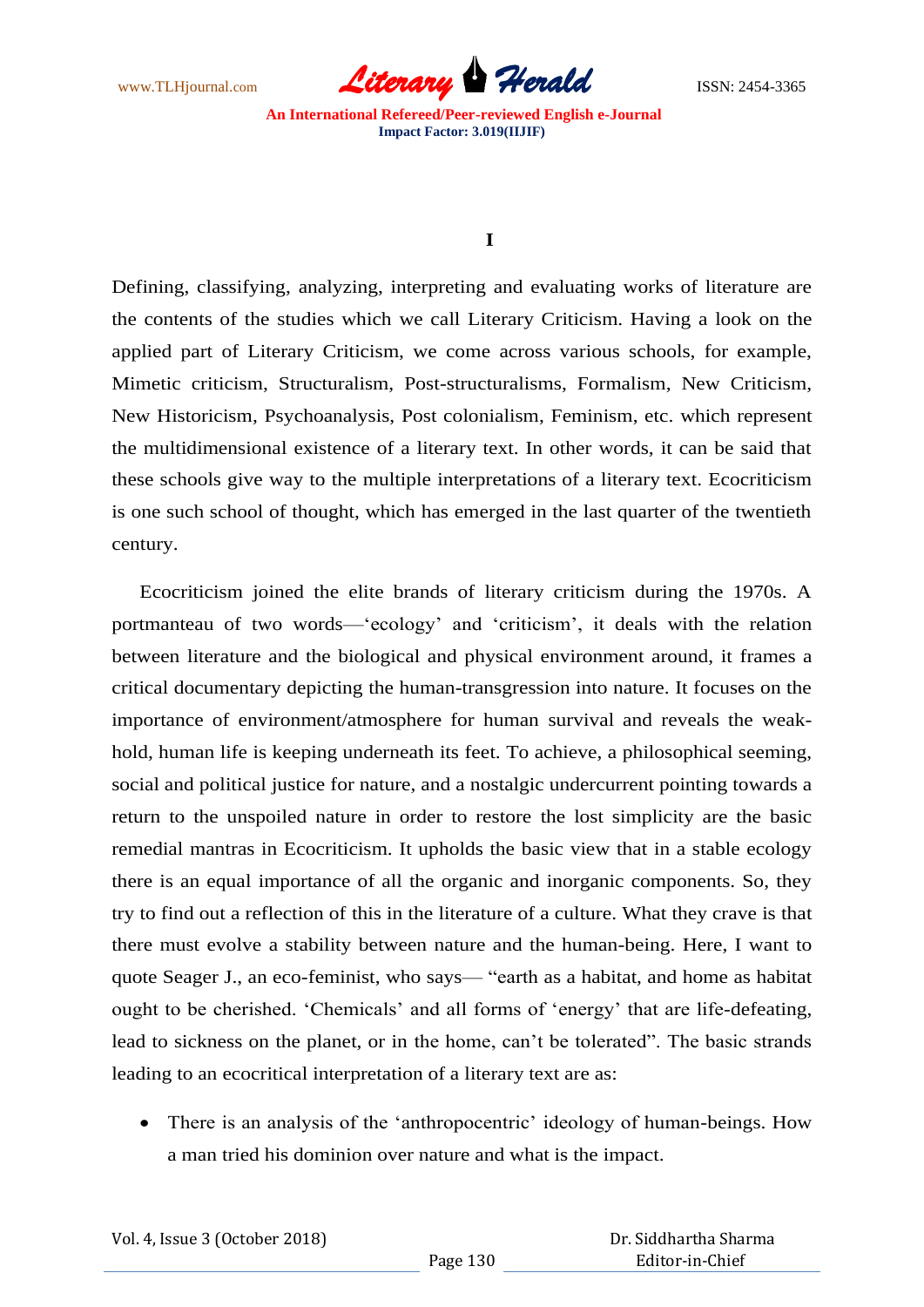www.TLHjournal.com **Literary Herald Herald** ISSN: 2454-3365

- Ecocritics also dissect the entity of binaries. Enjoying this play of binaries they openly bring a human being face to face with 'nature' and analyse the mythification of nature.
- There is also an analysis of the concept of nature as presented in the literary works, both of men and women.
- Another dimension is an analysis of the role attributed to women in the particular works. How a woman is being (mal) painted against the fantasies of the nature. This covers a full-fledged brand of Feminism, called Ecofeminism.

Now, you may be thinking of this new term ‗eco-feminism' that has emerged before us, and to understand let me quote M.H. Abrahams, who says, "A conspicuous feature in Ecocriticism is the analysis of the differences in attitudes toward the environment that are attributable to a writers race, ethnicity, social class and gender" (98). Please understand the last word of the quotation, that is, "gender". This very word along with the 'environment-part' of the sentence is what we call Ecofeminism. Eco-feminism belongs to the third wave of Feminism; Rachel Carson and Anmette Kolodny gave impetus to this brand of Feminism, eco-feminism is "the analysis of the role attributed to women in fantasies of the natural environment by male authors, as well as the study of specifically feminine conceptions of the environment in the neglected nature-writings by female authors" (Abrahams 96).

Eco-feminists find that in the anthropocentric world view of man, land– nature-female complex is being exploited. Domination of land, nature and woman mars the beauty of their being. Eco-feminists find a resemblance between the subjugation and domination of women by men, and exploitation and spoiling of nature. They argue that land, nature and women are all reproductive, that is, lifesupporting. So, the ethics of women are closer to nature/land than are man's. Ecofeminists find that a woman is in sync with nature and man shows a hierarchal relationship, and tries to dominate the nature. This attitude of male-psyche brings about an ecological crisis, accompanied by an acute crisis at the societal level. The main focus of Eco-feminism is on ecology of nature and of human system.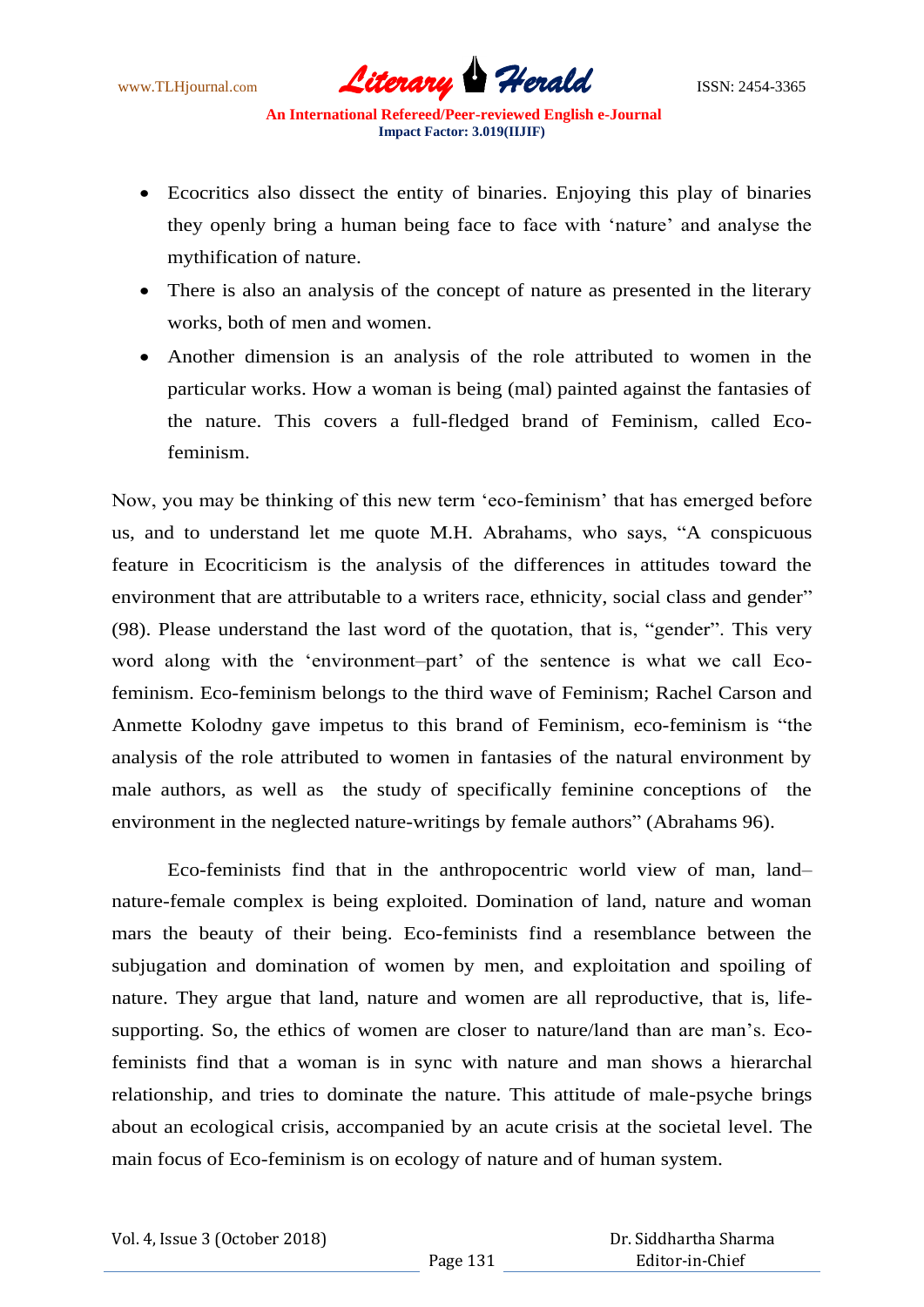www.TLHjournal.com *Literary Herald*ISSN: 2454-3365

When Francois d'Edubonne coined the term in 1974, she took it as a cultural and social concern dealing with the relationship that the oppression of women shares with the degradation of nature. In the works of Francois, we can easily trace-out the concept of splits, which is, split between mind and the body, male and the female, human and the nature. All this points towards a power-imbalance, a game of discrimination in which nature and women are being maltreated, stereotyped, exploited, and ruined. The main principles of Eco-feminism are as:

- Reject woman-nature/ man-culture idea.
- Create new cultures that embrace and honour 'caretaking and 'nurturing'
- Live with the earth.
- Embraces women, men of all cultures
- An ecological interconnectedness.
- Concept of power being non-monolithic, non-homogenous and nonanthropocentric.
- Woman as a product of patriarchal culture.
- Manipulation of nature, women and lesser developed cultures at the hands of man.

Before concluding this section on Ecocriticism, let me quote Seager, J., who in her book, *Earth follies Feminism, Politics and the Environment* writes, "Women are the first ones to notice when the water they cook with and bathe the children in, smells peculiar. They are the first to know when the supply of water starts to dry up [...]. They are the first to know when children develop mysterious ailments." (n.page).

## **II**

Keeping this voice in our mind, let's proceed towards Haworth residence to have an introduction of Emily Bronte. The family had such a literary genius that Mathew Arnold penned down a poem "Haworth Churchyard" as a tribute. Born to Patrick Bronte and Marid Branwell at Thornton Yorkshire, Emily Bronte wrote novels and poetry during the late-Romantic and early Victorian periods. Later, the family moved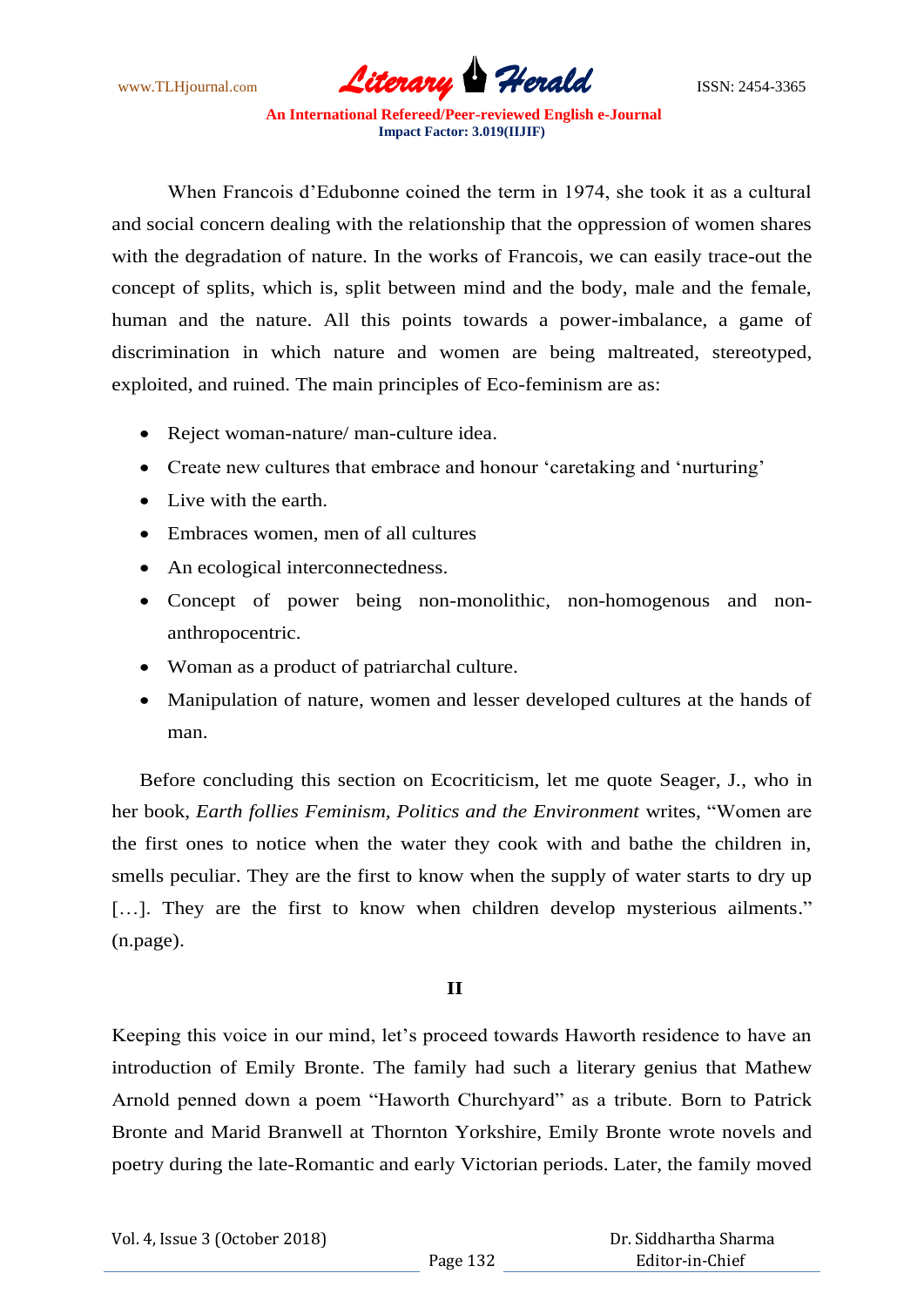www.TLHjournal.com *Literary Herald*ISSN: 2454-3365

to Haworth Parsonage, which remained a life-long impact on them. Early death of mother, economic turbulence and bad-health always haunted her life. Born in the year 1818, and being a genius, Emily had romantic tastes. She had a fiery and indomitable spirit. She died at age of thirty in 1848, leaving behind *Wuthering Heights* and a treasure of poetic verses. Some of her poems are "Me Thinks This Heart", "A Day Dream", "A Death- Scene", "A Little Budding Rose", "At Castle Wood", "Come Walk With Me", "Stars", "Sympathy", " The Philosopher", " The Night-Wind", etc. Emily seems to be a mystic of nature, and a pantheistic persona. She has got some seventy odd poems to her name.

Likewise, Habba Khatoon a sixteenth century Kashmiri poetess sings songs of love, separation, and pain. In these songs there is also a reflection of the various nuances of nature. Born in the middle of sixteenth century (most probably in 1554) to a poor family in village Chandhar near Pampore. She is also known as the "nightingale of Kashmir", and it is widely believed that her original name was *Zoon* (the moon) and from her childhood she was fond of singing. Regarding the singing talent of Habba Khatoon, Trilokinath Raina writes, "Her reputation as a singer spread far and wide. It is quite possible that she pursued her passion seriously and became a mature and perhaps, a professional singer, before being invited and appointed by the king as a regular singer at the palace." (25). It is generally held that, "Habba Khatoon is the first significant name in Kashmiri poetry after Lal Ded and Nunda Ryosh (Sheikh-ul-Alam). She was the first romantic poetess and the most important *vatsun* writer—a pioneer in this field. Not that she invented the form; she breathed new life into it" (Raina 29). At a very young age, she was sent to *madrassa* (school) where she was taught Persian and also studied the holy Quran. Trained in the simple art of reading and writing she embarked on a lyrical journey of writing 'Lol' poetry. The term 'Lol' does not exactly mean the English word 'love' but is a complex feeling of longing, love, and homesickness. The closest English stylistic similarity to *Lol* poems is borne by romantic lyric poetry. It conveys one brief thought, and is full of melody and love. It is a loose lyric, and a longer poem compared to a *vaakh*. Her brand of romantic poetry and her *lol* did not exist in the earlier Kashmiri poetic tradition of mysticism. Comparing the poetic style of Lalla Ded and Habba Khatoon, Professor G. R. Malik in an article, "A Brief Survey of Kashmiri Literature" writes:

 Dr. Siddhartha Sharma Editor-in-Chief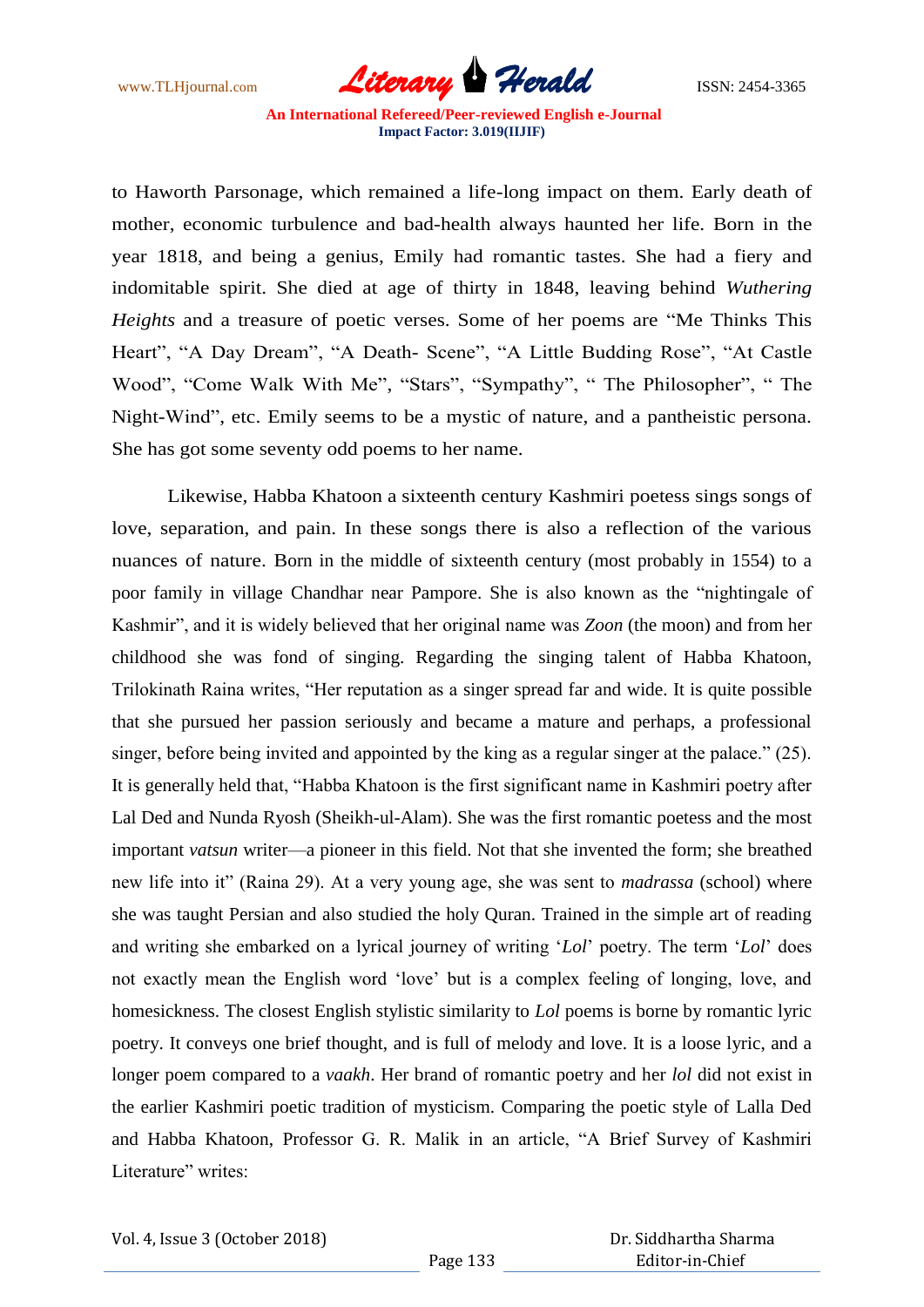www.TLHjournal.com *Literary Herald*ISSN: 2454-3365

Habba Khatoon's sweet lyrics mark the second great milestone after Lalla Ded of the evolution of Kashmiri poetry with the difference that she uses the *vatsun* form (the most common lyrical form in Kashmiri) instead of the *vakh*. Indeed this form, with obvious folk origins, came to be established firmly as the main poetic form in Kashmir through Habba Khatoon, the Sappho of Kashmir. (2)

An Ecocritical study of the poetry of Emily Bronte and Habba Khatoon would not necessarily reject the existing Humanist and Feminist analyses of their texts, each of which has attempted to interpret the text in terms of their own concerns. Rather, such a study would look to integrate these into its own critical system. The poetry of Emily Bronte is a treasure for an Ecocritical reading, for example, see this extract from Emily Bronte's poem, "A Day Dream":

> And Why should we be glad at all? The leaf is hardly green, Before a token of its fall on the surface seen! (Bronte, Emily 9)

The loss of greenery and the fall of a leaf becomes the subject of this poetic musing. It is a sort of mourning for the loss of a symbolic leaf, which represents the environment around Emily. She depicts the sadness which arises from loss to an ecological entity, that is, a leaf, which serves as a site of production. This literariness of the fall of the leaf takes symbolic connotations when related to human life. In another poem, "A Little While, a Little While", Emily employs an imagery replete with the objects of nature and environment. To give a voice to her feelings, she writes:

There is a spot, mild barren hills,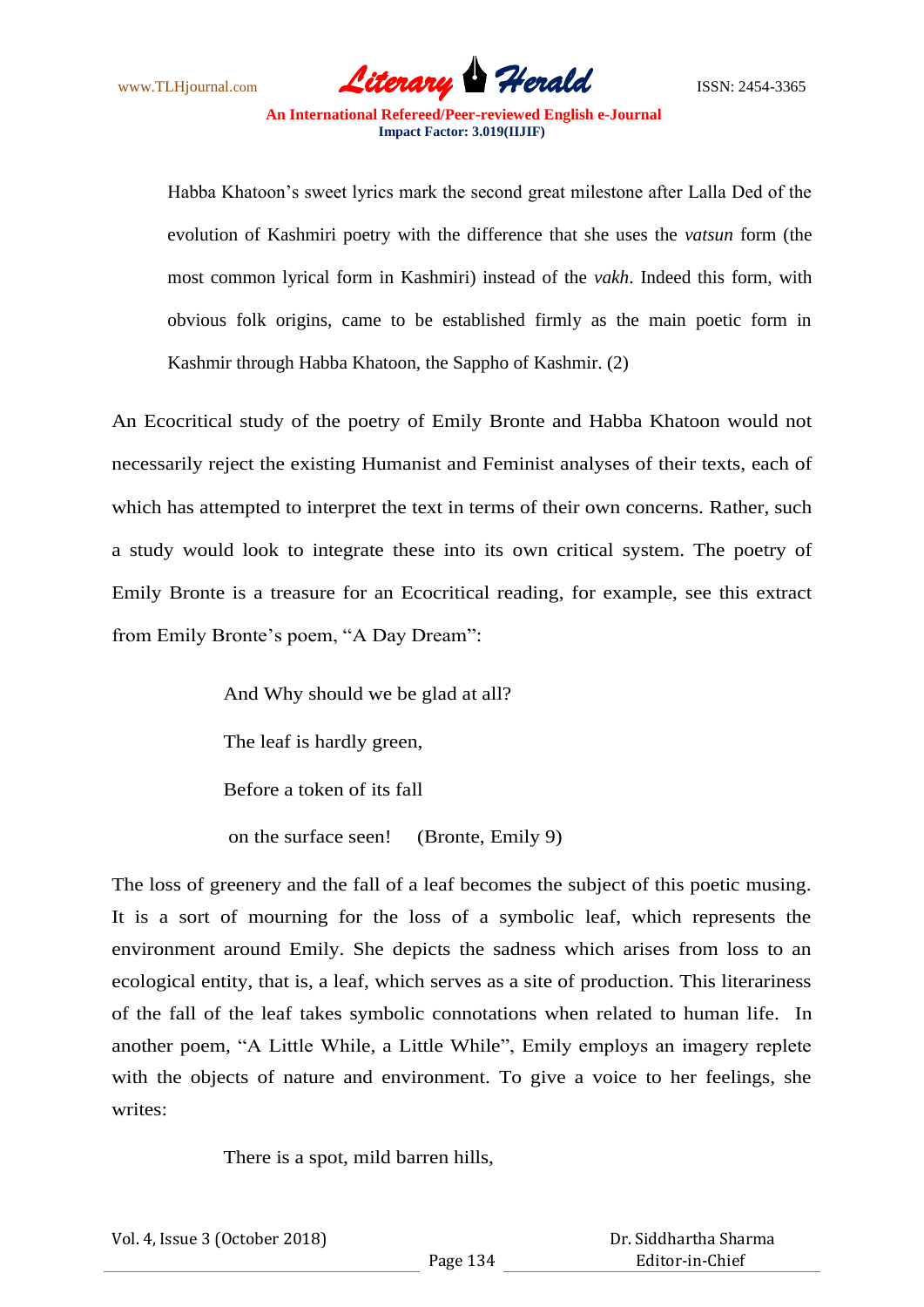www.TLHjournal.com **Literary Herald Herald** ISSN: 2454-3365

Where winter howls, and driving rain;

But if the dreary tempest chills,

There is a light that warns again.

The house is old, the trees are bare,

Moonless above bends twilight's dome;

But what on earth is half so dear,

So longed for, as the hearth of home? (Bronte, Emily 5)

She does not stop here, but brings in the existence of earth to give a more vivid description of human/animal life with nature. In a poetic verse, she sings the relationship between man and nature, and points towards a sort of stability and equilibrium between life/environment as:

A heaven so clear, an earth so calm,

So sweet, so soft, so hushed an air;

And, deepening still the dream-like charm,

Wild moor-sheep feeding everywhere. (Bronte, Emily 5)

The same imagery of nature and its relevance to human experiences is also seen in Anne's poetry. Her poetry seems to put nature and man relationship via spiritual spins. Like, in one of her poems, "A Hymn", equating the environmental objects to Divinity, she sings:

Eternal power of earth and air,

Unseen, yet seen in all around,

Remote, but dwelling everywhere,

Though silent, heard in every sound.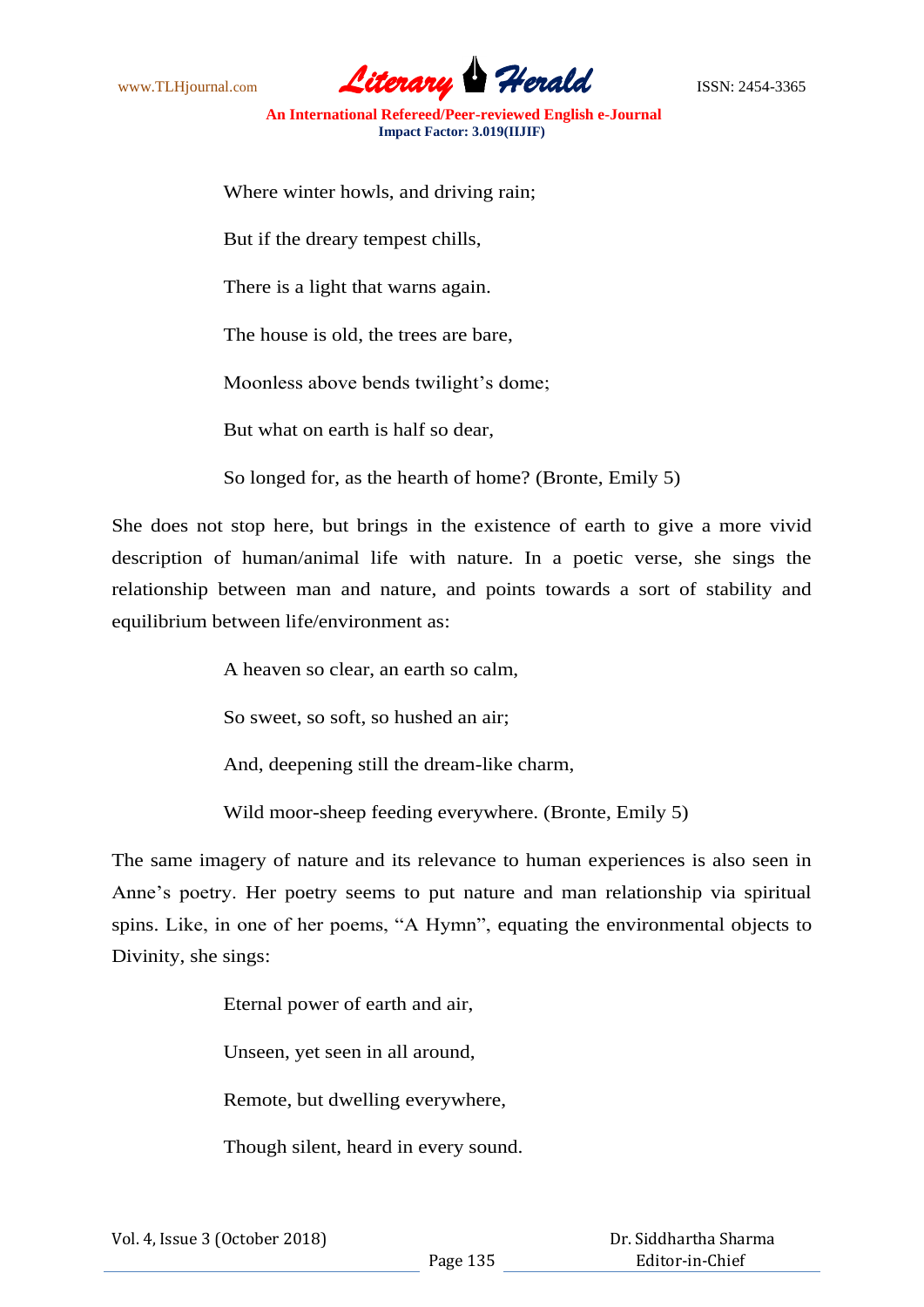www.TLHjournal.com **Literary Herald Herald** ISSN: 2454-3365

If e'er thine ear in mercy bent

When wretched mortals cried to thee.

And if indeed thy Son was sent

To save lost sinners such as me. (Bronte, Anne 13)

Habba Khatoon also employs images of nature to address her marginalised and oppressed position. Like, in one of her poems "*pompury gath*" ("The Moth and the Flame"), she depicts her condition as:

> *lăjỳ phulai anda vanan tsĕ kanan goi na myon lăjỳ phulai kwola saran vwothoo neeryan khasavo phŏjỳ yosman anda vanan tsĕ kanan goi naa myon* The distant meadows are in bloom— Have you not heard my call?

Flowers bloom on mountain lakes,

The upland meadows call us loud,

The lilac blooms in distant woods.

Have you not heard my call? (Raina 47)

She also brings in the names of flowers and birds to draw a contrast between her own deteriorating life and the processes of nature. She sings this human condition by employing natural settings as:

*ratshi ratshi retakol chum soraanai*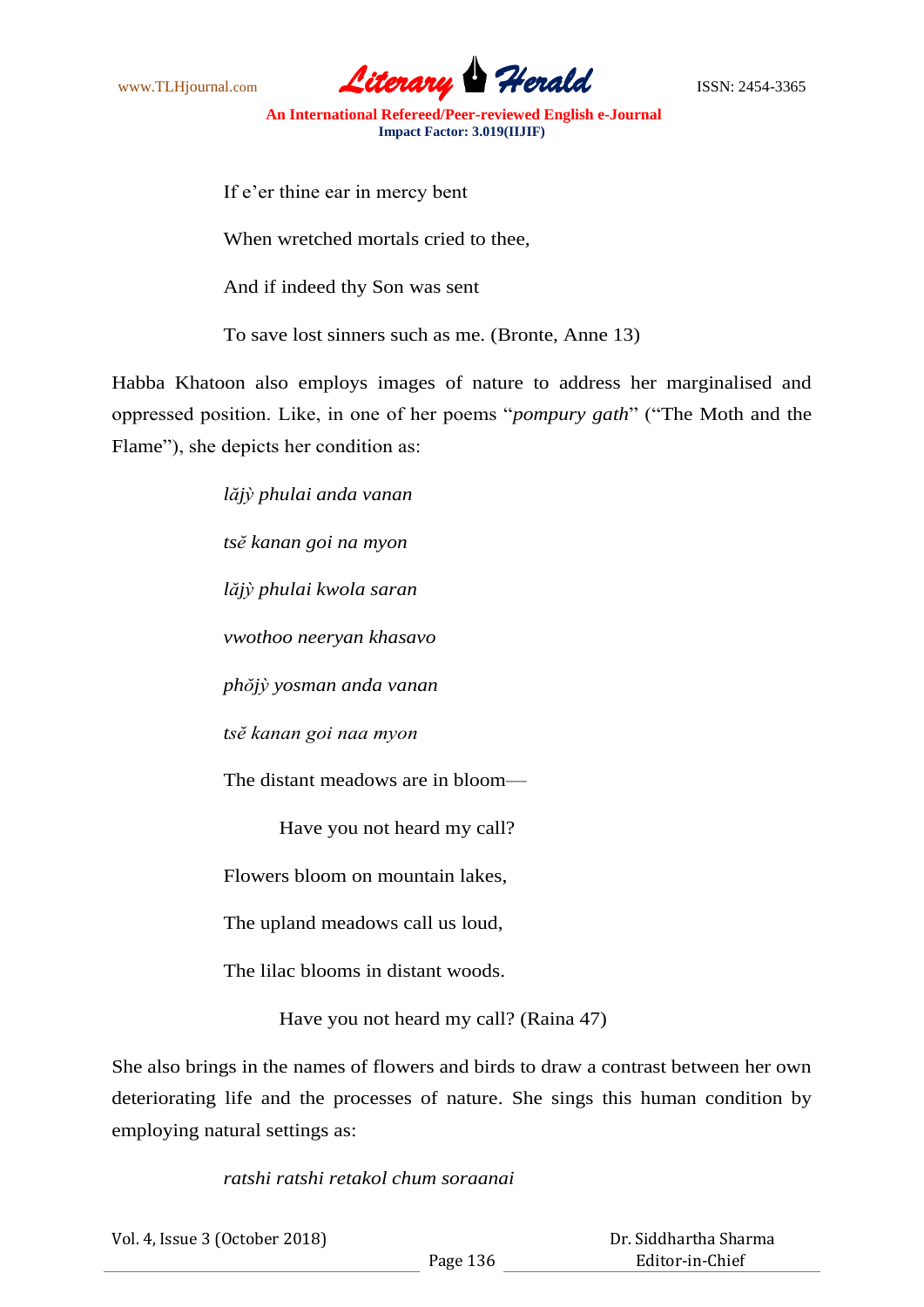

*bara maa gatshan achhi posh*

*kuni hita bulbulo yita aki aanai*

*chhaav myaănỳ daănai posh*

With summer steadily on the wane,

These champa flowers soon may wither—

O bulbul, be here before they fade!

Enjoy my pomegranate blossoms! (49)

In her poem "*lola zar*" ("Love's Anguish"), Habba Khatoon talks about the harshness of nature which can cause pain to human life; she talks about this so as to show the unkind and arrogant attitude of her lover. To put across this condition of love-wreck, she says:

> *tula katur lŏgum pohai haarŭnỳ taapan zaăj nas joyan laăjnas dohai yyĕmỳ bŭ dohai gaăjnas*

He bared me to midwinter frost,

Let the summer sun scorch me dry,

Made me wander like a wayward stream:

He makes me languish night and day. (57)

In the same song, she employs the image of a human act which is at the base of the destruction and devastation of ecological balance. The intervention of human beings as tormentors of nature is put across in an artistic manner, and all this actually points towards the stubbornness of Habba Khatoon's lover towards her.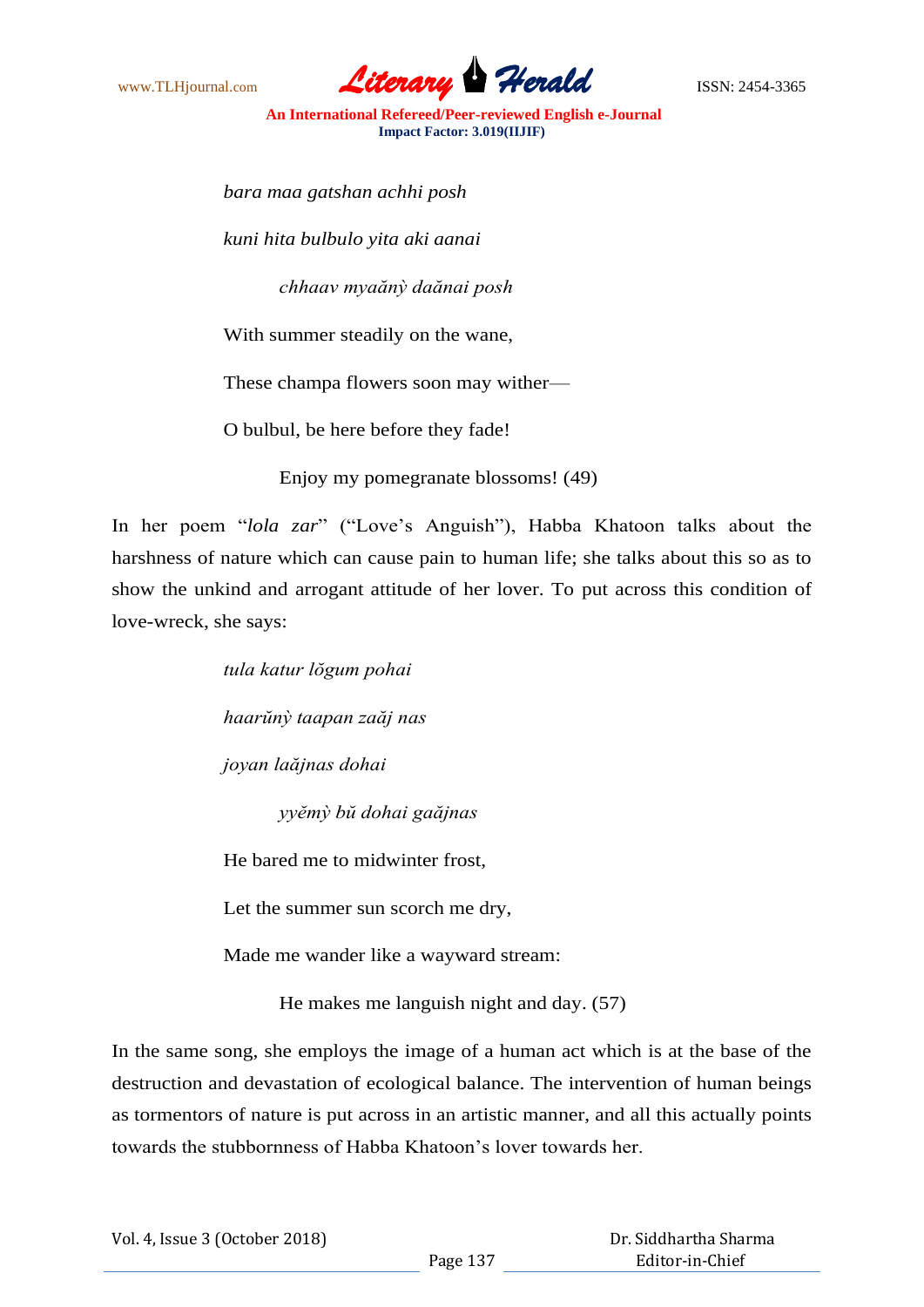

*path naiyan aăsŭs bŭ hai tŏtuy votum tabardaar ganyan kŏrnam tohai yĕmỳ bŭ dohai gaajnas* I was a happy greenwood pine. Till this callous woodsman chopped me down

And burnt each piece to ashes!

He makes me languish night and day. (57)

All the poetic verses represented in this paper have a sort of link to the elements and processes of nature. These sing the entities of the environment and depict ecology, either in a balanced calm pose, or in a horrific avenging mode. Though my visualization seems to be farsighted but this study covers up the issues which come under an Ecocritical study of a text. The thrust has been to trace-out the anthropocentric view as against ecology. It focuses on the issue, how man eulogies his self(ish)ness to dominate and exploit nature. It also covers up the signs of ecological fragility due to human nature. Reactions, if any, on the part of nature are also dealt. Another strand to be taken into cognizance is that of "Eco-feminism", which assumes how like nature, woman is being constructed, stereotyped, marginalized, dominated and exploited. It also draws a comparison between the sensitivity of human-beings towards the ecology and environment. How male psyche deals with the surrounding ecological factors and what is the role of a female persona towards nature. After all this ecocritical discussion, to find the formula for a nonviolent solution to world problems in all such texts will be a treat to watch, since Eco-feminists uphold peace as the only solution to world problems. So, under the ecocritical study of Emily Bronte and Habba Khatoon, the query of the Ecofeminists, ‗What is our place in Nature?', will never be so easy to answer.